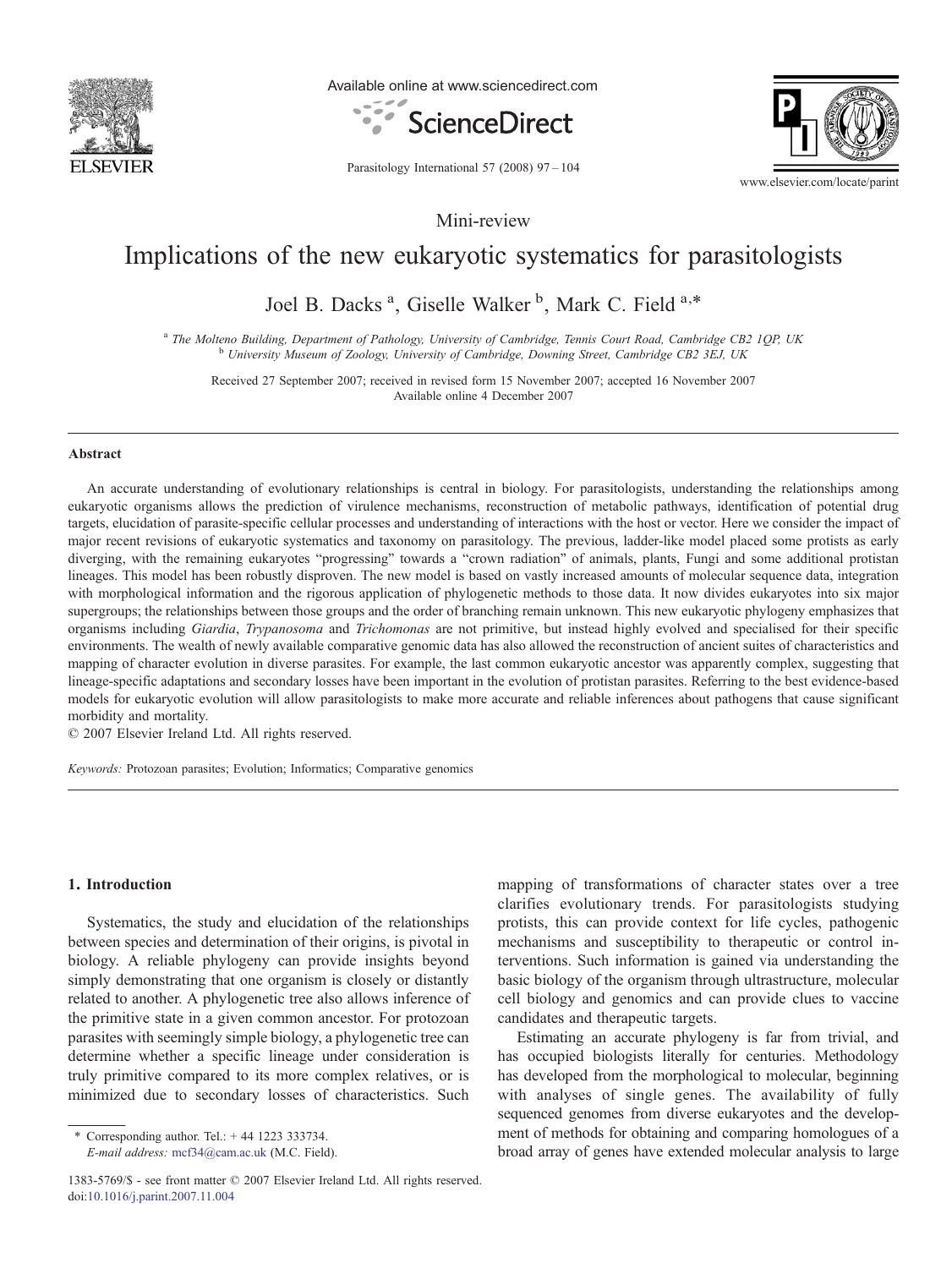concatenated gene sets and reconstruction of ancestral states. This has led to a revolution in understanding of eukaryotic relationships and our view of parasite evolution.

## 2. The "Elitist" view of eukaryotic evolution: humans, plants and the "crown"

In the late 1980s and early 1990s, analyses of small subunit ribosomal RNA (SSU rRNA) genes [\[1,2\]](#page-5-0) or selected protein coding genes [\[3\]](#page-6-0), rooted by prokaryotic homologues of orthologous genes, produced a version of the eukaryotic tree still commonly, and unfortunately, adhered to by many today ([Fig. 1\)](#page-2-0). In this version, a few lineages of cytologically simple protists emerged from the base of the tree as deeply branching eukaryotes [\[4\].](#page-6-0) These included many prominent parasitic lineages such as the diplomonads (Giardia), parabasalids (Trichomonas), kinetoplastids (Trypanosoma) and the Microsporidia (Nosema). Above these lineages, representatives of various other groups of protists diverged away from the backbone of the tree in a ladder-like fashion, including the Apicomplexa (Plasmodium), the slime molds (Dictyostelium) and amoebae such as Entamoeba. The tree culminated in a crown radiation of taxa including animals, plants, Fungi and some further protists [\[4\].](#page-6-0) This model also appeared to agree with morphological data, since many of the organisms at the base of the tree also apparently lacked mitochondria. Because of this, these lineages were proposed to have evolved away from the main eukaryotic line prior to the acquisition of the mitochondria by endosymbiosis of an alpha proteobacterium [\[5,6\].](#page-6-0) The apparent lack of a Golgi complex, peroxisomes, introns and sexual cycles in these same taxa seemed to support a ladder of eukaryotic life model with its progression from the simple to the complex. Unfortunately this appealing model of eukaryotic relationships was wrong.

#### 3. Relinquishing the crown

Evidence of several types have demonstrated that both the idea of ancient cytological simplicity and the ladder-like structure of the eukaryotic tree is incorrect, the product of both methodological artifact and "unparsimonious" evolution.

In every case that has been examined, the "mitochondrialacking" taxa possess genes of mitochondrial origin encoded within their nuclear genomes  $[7-10]$ . In many cases these organisms also possess remnant mitochondrial organelles [\[11,12\]](#page-6-0), which take either of two major forms: hydrogenosomes, a hydrogen-producing and energy generating organelle are found in parabasalids (Trichomonas) and some anaerobic ciliates and Fungi; and mitosomes, small organelles that do not appear to have a role in energy generation and are present in Giardia, Entamoeba and Microsporidia [\[13\]](#page-6-0). The presence of these organelles in formerly "amitochondriate" protists strongly suggests that the origin of mitochondria pre-dates the ancestor of extant eukaryotes and emphasizes that these organisms are not so simple after all [\[14\].](#page-6-0)

While the presence of these mitochondrial homologues disrupts the interpretation of the eukaryotic tree, it does not contradict the stepwise model of evolution. Apart from the trivial, but often ignored, point that hypotheses of relatedness could only bear on the taxa sampled (many eukaryotic groups were not sampled until recently, e.g. by [15–[18\]](#page-6-0)), representation of eukaryotic groups was extremely unbalanced, with the vast majority of sequences in trees being from the taxa that seemed to belong to the "crown" group. When more of the "Archezoan" taxa were included in more complex analyses, formerly long branches began to appear higher in the tree, breaking up the clear 'basal branches + crown group' pattern, resolving clades more evenly and congruently with ultrastructure (e.g. [\[15,16,19\]](#page-6-0)). It also became clear that methodological artifacts, particularly long-branch attraction (LBA), had severely affected the phylogenetic analyses: the realisation of this undermined that old view of eukaryotic systematics. LBA is the artifactual clustering of sequences that are divergent from the majority of the dataset, regardless of whether that divergence is due to rapid, but recent, evolution or slow accumulation of changes over time [\[20,21\]](#page-6-0). Genes from different organisms may evolve at different rates [\[22\].](#page-6-0) Not all sites within a gene evolve at the same rate either [\[23\]](#page-6-0) or in the same way [\[24\]](#page-6-0), with mutational saturation [\[25\],](#page-6-0) compositional heterogeneity [\[26,27\]](#page-6-0) and substitutional biases [\[28\]](#page-6-0) also contributing to the selection of the incorrect tree [\[29\]](#page-6-0). Several studies, using a variety of methods showed that LBA was affecting analyses of the eukaryotic tree both for the protein and the SSU rRNA datasets [\[30](#page-6-0)–33, inter alia].

Compensating for LBA had two distinct effects. In the case of the Microsporidia, implementing maximum-likelihood methods, correcting for rate variation, and using new gene sequences less affected by rate variation, allowed a robust placement of these formerly deep-branching eukaryotes as a divergent fungal group [34–[36\].](#page-6-0) This makes them no less interesting or pathogenic. It does, however, allow for their unique traits to be seen in the light of a very well-characterized group of organisms, hopefully enabling more effective study and eventual treatment. Similarly Plasmodium, kinetoplastids and Entamoeba all found new homes relatively quickly (see below). Other organisms such as *Giardia*, and *Trichomonas* have not been as fortunate [\[37\]:](#page-6-0) resolution of their phylogenetic placement has taken years and is still on-going; the recent completion of the genomes of both of these organisms represents an important step towards resolution of this critical issue [\[38,39\].](#page-6-0) Generally, the use of more biochemically realistic models of sequence evolution reduces the support for the ladder-like topology in phylogenetic analyses [\[30](#page-6-0)–33]. Tellingly, as the most saturated positions of a dataset are removed, the support for resolution of the backbone recedes [\[25\]](#page-6-0). All of this is consistent with the observed resolution being due to artifact and not historical signal. By the time this period of phylogenetic deconstruction occurred in the late 1990s, the field was left with an unresolved assemblage of many eukaryotic groups and a fairly agnostic view of eukaryotic evolution [\[40\]](#page-6-0).

Part of the problem was that the "elitist" view conflated two separate issues; the relationships between the various lineages and the rooting of the eukaryotic tree (which determines branching order from the base to the tips of the tree). By inclusion of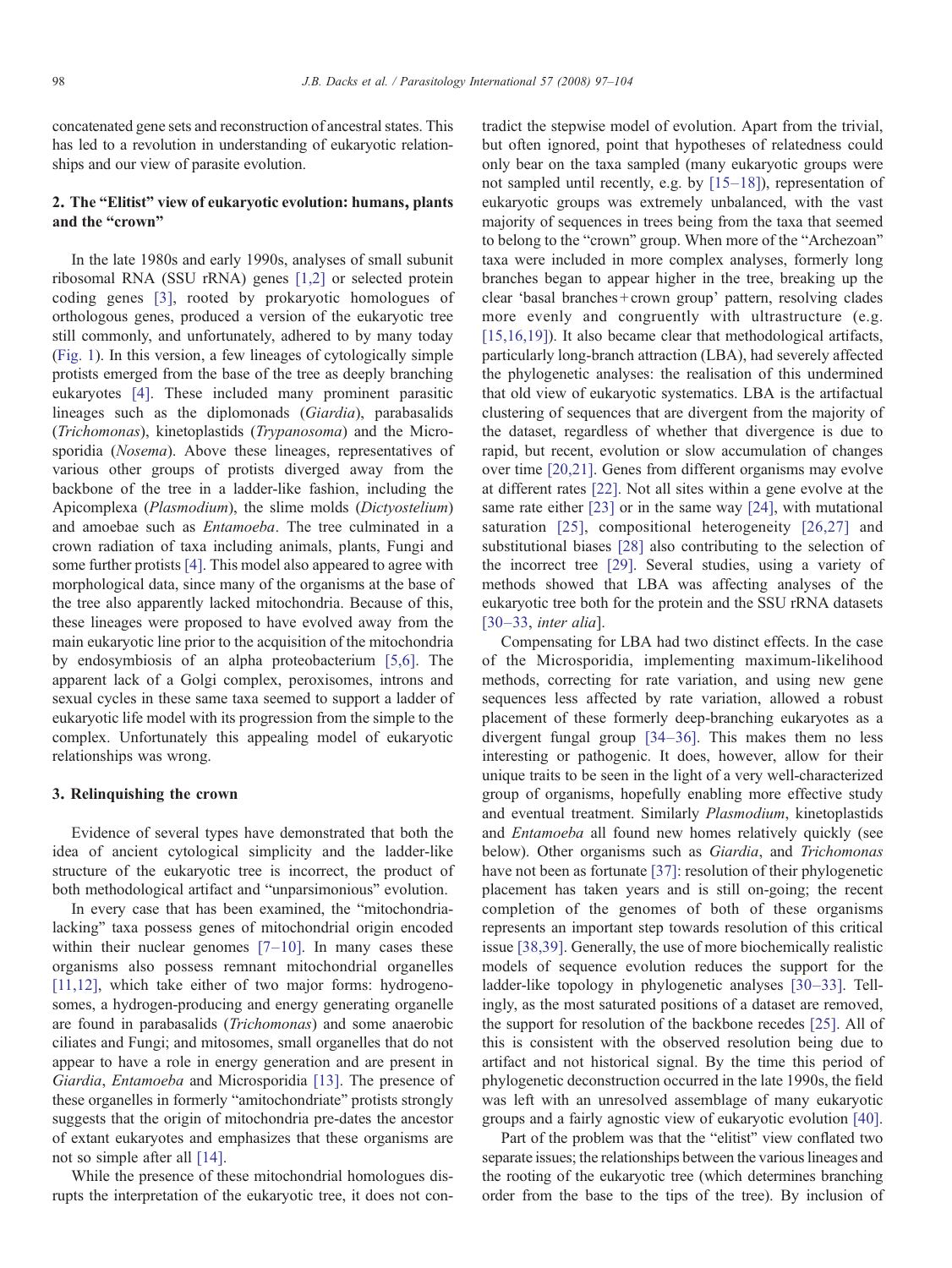<span id="page-2-0"></span>

Fig. 1. : Comparisons of evolutionary models and interpretive implications. Panel A: The Egalitarian and Elitist models. The classical tree of life model, termed here "Elitist" as mammals and Homo in particular are placed at the apex. This representation is based on the assumption that the root is placed amongst taxa containing protists, and is supported by rRNA data, together with other evidence, and in a sense mirrors the great chain of being of the 19th century. Critically the topology implies that taxa close to the root have existed for a longer time (and hence are ancient systems) than those at the apex, which are considered as modern. The major problem with interpretation of this model is that many workers assume that once a lineage has speciated from the upward course of evolution, it ceases to evolve, and in some manner reflects life on earth at the point of speciation. This contrasts with the more recent "Egalitarian" view, which critically has an unresolved root and a "big bang" event essentially producing all eukaryotic supergroups rapidly in a time-unresolved event. Here all taxa are more easily recognised as equally ancient (or modern). This topology is supported by more extensive sequence and morphological evidence than the Elitist tree, albeit with several issues concerning precise placement of the root remaining unresolved at this time [\[13\].](#page-6-0) Blue and red dots indicate the presence or absence, respectively, of genes (or traits) of interest, while "them" refers to parasitic pathogens and "us" to *Homo*. The very critical point here is that blue events under the Egalitarian model are interpreted as lineage-specific evolution, rather than as necessarily recent events, while red events, i.e. absences, are best interpreted as the result of secondary losses rather than evidence for an ancestral or primitive state. This has a profound impact on our views of the sophistication of parasitic systems, their biology and strategies by which to control them. Panel B: Example Elitist tree topology, based on data from rRNA data and loosely adapted from Sogin [\[4\].](#page-6-0) Panel C; Egalitarian tree based on Adl et al. [\[23\]](#page-6-0) and others. Here supergroups are named and indicated by shaded lozenges. Critically, present data do not allow a root to be determined. Note also that parasitic taxa are clearly interspersed by non-parasitic species. In both panels B and C specific taxa are indicated by two letter abbreviations of the Linnean names, while general taxa, e.g. vascular plants, are not specified. Taxa represented are Dd; Dictyostelium discoidium, Ec; Encephalitozoon cuniculi, Eg; Euglena gracilis, Eh; Entamoeba histolytica, Gi; Giardia intestinalis, Lm; Leishmania major, Pf; Plasmodium falciparum, Pr; Phytophthora ramorum, Tb; Trypanosoma brucei, Tg; Toxoplasma gondii, Tp; Thalassiosira pseudonana, Tt; Tetrahymena thermophila and Tv; Trichomonas vaginalis. Taxon supergroups are colour-coded and parasitic taxa are in bold.

sequences from prokaryotes, which truly had evolved away from eukaryotes a long time ago, the rapidly evolving protistan lineages were artifactually attracted to these outgroups. More recently analyses have separated these questions, some using diverse types of data to resolve the relative relationships between eukaryotes and others to place the root of the eukaryotic tree.

## 4. The new phylogeny of eukaryotes: a more egalitarian view

A combination of morphological and molecular studies have begun to resolve the majority of eukaryotes into six 'supergroups' described in a synthesis of recent literature by Simpson and Roger and formalized by Adl et al. [\[41,42\]](#page-6-0). These six groups are illustrated in Fig. 1C. Beginning from the left, the opisthokonts contain the metazoa, the Fungi and various singlecelled relatives including the nuclearid amoebae and fishpathogens, the Ichthyosporea. This supergroup is well supported by single gene [\[43\]](#page-6-0), multigene [\[44,45\]](#page-6-0) and morphological characters, as well as the presence of a diagnostic insertion in the EF1 alpha gene [\[46\].](#page-6-0) The supergroup Amoebozoa unites many, but not all, lobose amoeboid taxa including the slime molds (Mycetozoa), the lobose amoebae sensu stricto such as Amoeba proteus and Chaos, the "archamoebae" i.e. pelobionts (Mastigamoeba and Pelomyxa) and entamoebae (including Entamoeba histolytica), as well as many taxa of indeterminate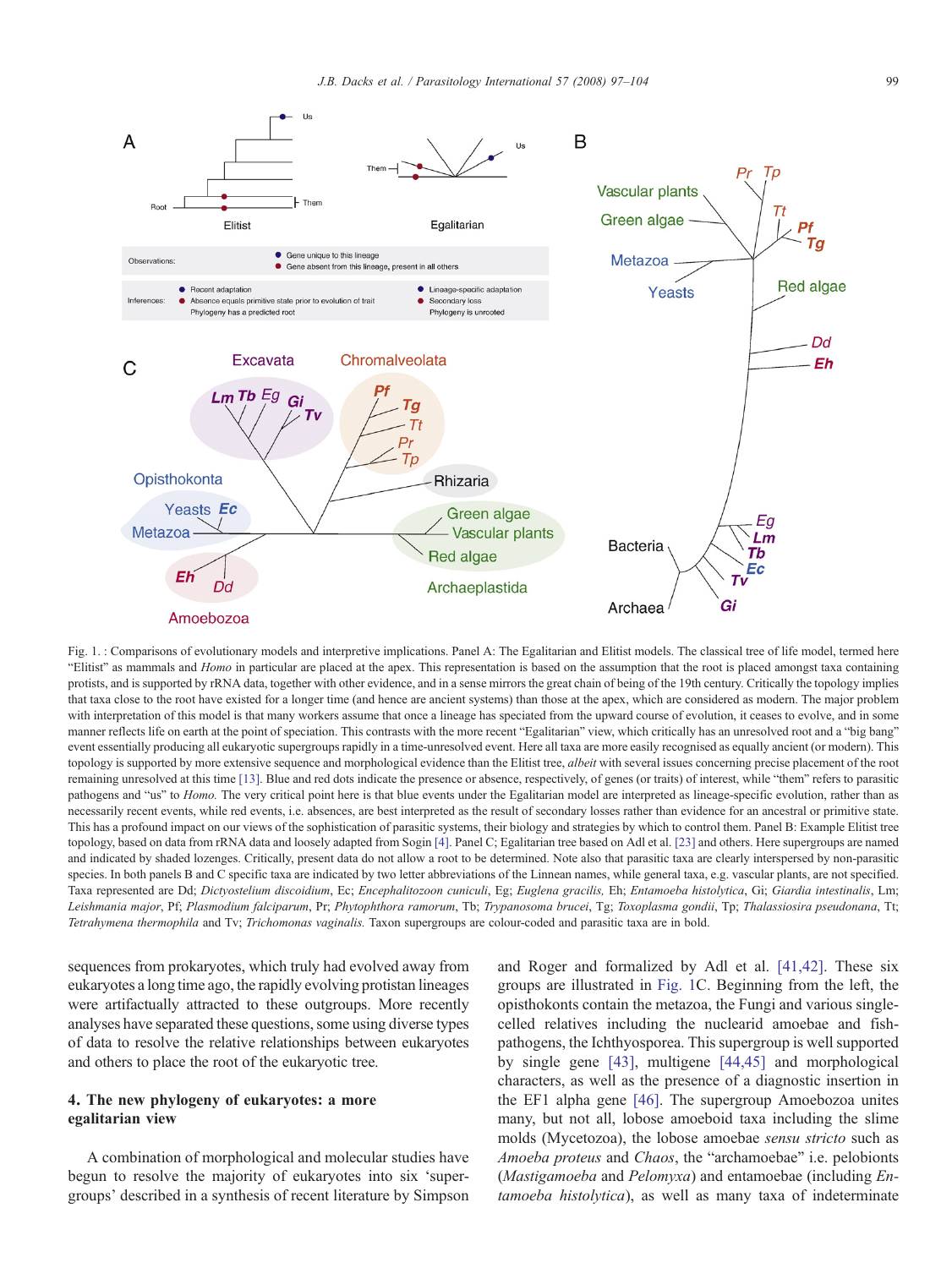affinities such as the parasite Acanthamoeba castellanii. The supergroup Archaeplastida consists of the red algae, green algae and vascular plants, and the glaucophytes [\[41\]](#page-6-0). Members of these groups all possess primary plastids, the result of endosymbiosis of cyanobacteria. Single and multigene phylogenies support the unity of these lineages [\[47,48\]](#page-6-0), and although it appears likely that the acquisition of plastids in his supergroup happened only once, some controversy remains [\[49\].](#page-6-0) The supergroup Rhizaria includes taxa with fine, filose, sometimes granular pseudopodia, including Cercozoa, Foraminifera, Gromia, phytomyxids (including the significant pathogen Plasmodiophora brassicae), and Haplosporidia (including parasites of the genera Haplosporidium and Urosporidium) [\[50\]](#page-6-0). Recent results from multigene analysis supports the Rhizaria as a group [\[45,51,52\]](#page-6-0). These are the four least controversial supergroups, some with clear morphological synapomorphies, some supported by rare genetic characters such as diagnostic insertions in genes, and each resolved by studies from single gene and multigene concatenated datasets.

More contentious are the last two supergroups, the excavates and the chromalveolates, both of which contain important parasitic lineages. The chromalveolates include three major protistan groups which all contain members with chloroplasts derived from a red algal endosymbiosis [\[53\].](#page-7-0) The first major group, the alveolates, has long been recognised on morphological grounds [\[54\];](#page-7-0) it harbours parasites such as Plasmodium, Toxoplasma and Cryptosporidium. These apicomplexans are reliably placed as related to the dinoflagellates (another group with parasitic representatives) and the ciliates [\[55,56\]](#page-7-0). In turn, the alveolates are thought to be related to the stramenopiles, another group initially recognised on morphological grounds [\[57\]](#page-7-0) that includes diatoms, brown algae and the oomycetes. The third major group in the chromalveolates includes the haptophytes, kathablepharids and cryptophytes [\[51,58\]](#page-6-0). The support joining alveolates, stramenopiles and the cryptophyte–haptophyte lineage is variable [\[59\]](#page-7-0). Recent analyses have placed the Rhizaria as robustly sister to the group of chromists and alveolates [\(Fig. 1C](#page-2-0)) which even raises the question of whether there should be six supergroups or five [\[45,51,60\]](#page-6-0).

The Excavata, or excavates, contains many parasitic lineages, including Giardia, Trichomonas, and Trypanosoma [\[61\]](#page-7-0). As yet no molecular analysis has resolved all ten proposed excavate lineages as a monophyletic group. However, five of the excavate taxa possess a ventral feeding groove, which is structurally supported by a complex set of cytoskeletal elements and argues for the monophyly of the organisms possessing it [\[61\]](#page-7-0). Single-gene molecular data also unites groove-bearing organisms with other excavates that lack the groove structure as a whole but that do possess some of the homologous cytoskeletal elements [\[61\].](#page-7-0) Recent multigene concatenations have provided some higher-level resolution within the excavates [\[62,63\].](#page-7-0) Since the excavate group is thought to contain many taxa strongly affected by LBA, it is not surprising that establishing the validity of this group and the phylogenetic placement of its composite membership continues to be challenging.

The final unresolved question concerns the placement of the root of the eukaryotic tree. Because of problems with systematic and stochastic phylogenetic artefacts, an alternate strategy involving rare genetic characters such as gene duplications or fusions, indels and endosymbiotic events has been used to exclude the root from certain positions within the tree. This approach has led to several competing hypotheses, supported by apparently mutually inconsistent evidence (for more discussion and relevant data see [\[64\]](#page-7-0) and references therein; [\[65](#page-7-0)–69]. Whatever the root, it will clearly require a sophisticated explanation, based on multiple characters and a resolved set of interrelationships amongst eukaryotes at the highest level.

## 5. What the new eukaryotic systematics means to parasitologists

The new view of eukaryotic systematics does more than displace Homo sapiens further from a pre-eminent position within the tree of life. This re-organization of relationships and especially the removal of the root of eukaryotes from organisms such as Trichomonas, Giardia, Trypanosoma, Entamoeba and the Microsporidia has several important implications for parasitologists when inferring traits or interpreting their data.

Firstly, that these parasites belong to different supergroups, separated by many intervening non-parasitic taxa, emphasises that parasitism is relatively rare in the unicellular eukaryotes, and has arisen independently many times. The spaces between well known parasitic taxa are becoming ever more filled with knowledge of their relatives [\[41,70\]](#page-6-0). All amoebae are not necessarily related: for example, Entamoeba is in the Amoebozoa and the veterinary parasite Monocercomonas in the excavates along with the amoeboflagellate *Naegleria* [\[71\].](#page-7-0) Consequently, inferences drawn from one parasite cannot necessarily be mapped to others, even those with similar morphology. In contrast, where mechanisms between two divergent taxa do appear similar, as in the control of the var gene expression in *Plasmodium* and VSG genes in T. brucei, the implications of convergent evolution are profound. Placement of variable surface antigens at telomeres and the restriction of active genes within limited sub-nuclear domains specifically to constrain transcriptional activity to one or limited numbers of variable surface antigen genes is common to both Plasmodium and T. brucei antigenic variation strategies [\[72,73\].](#page-7-0) Apparent convergent evolution of a specific mechanism for antigenic variation suggests multiple independent origins, and implies that this strategy may be the only effective mechanism possible for achieving antigenic variation in the context of blood-borne infection. Additionally, the phylogenetic separation of the parasites contained within the Amoebozoa, Excavata, and Chromalveolata highlights the importance of the choice of model experimental systems and indicates that each group must be characterized to considerable depth in its own right, as generalizations may frequently not be relevant.

Secondly, the phylogeny has serious implications for the idea of primitive and ancient parasites. To begin with, a common misconception in the parasitological literature is that organisms nearest to the base of the tree are more 'ancient' than humans, yeast or plants[\[74](#page-7-0)–76]. This is patently false, regardless of which tree is considered, but is more obvious with the revised phylogeny. All eukaryotes living today are the same evolutionary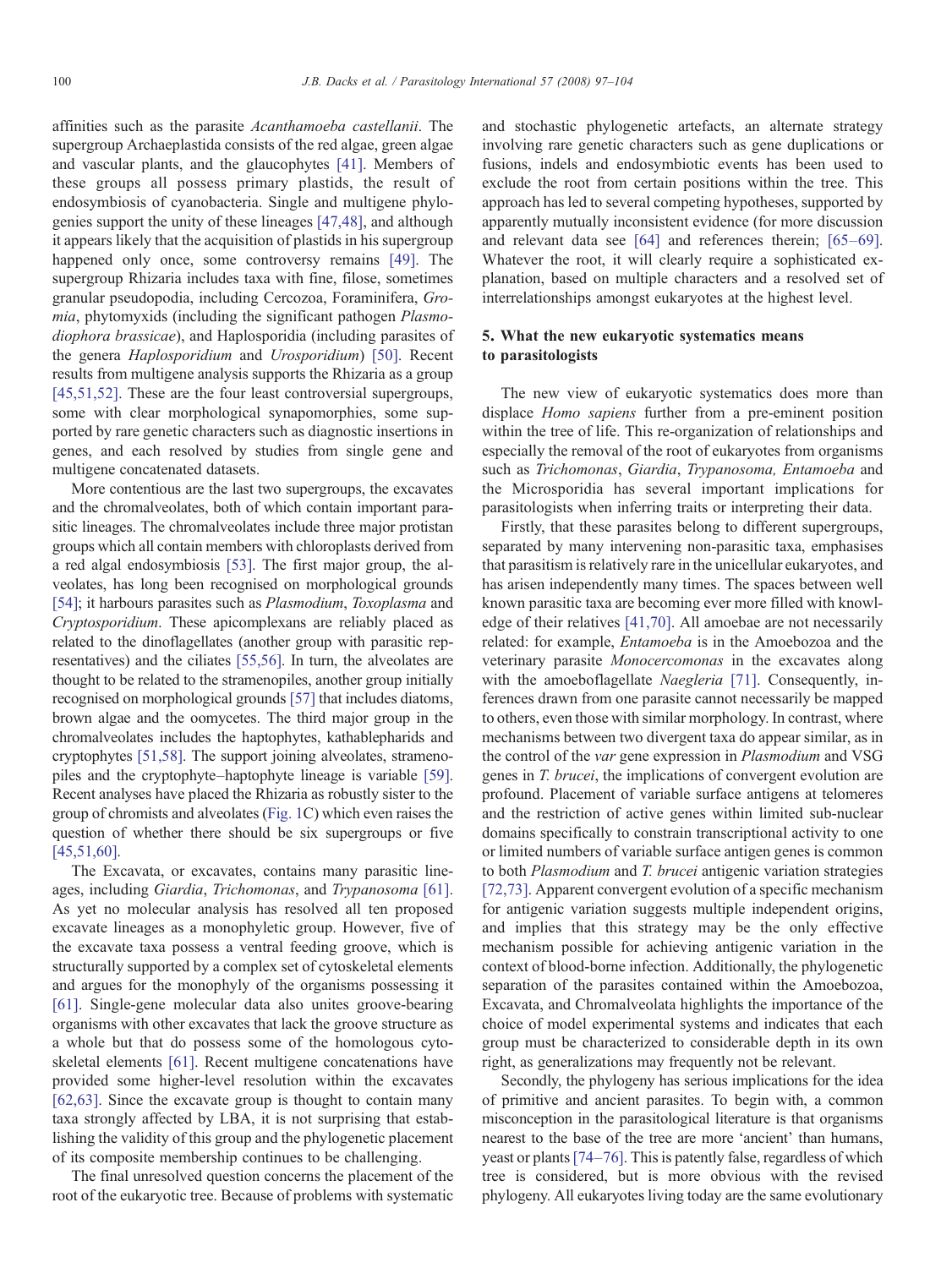<span id="page-4-0"></span>age; some lineages may have diverged or speciated away from the remaining eukaryotes earlier than others but that does not make the organisms in them "older". Nor does early speciation imply that these organisms have remained evolutionarily frozen and thus represent a primitive or ancestral state. This is especially true of parasites that have co-evolved with their more recently speciated animal hosts. Even early-branching eukaryotes, when a properly rooted tree is determined, will have had the same time to have evolved their own adaptations as all other eukaryotes.

Both in terms of organelles and genes, the evidence coming from the mapping of characters on the new phylogeny, as well as from comparative cytology and genomics, support the conclusion that nearly all cases of 'primitive absence' are better explained as secondary loss or failure to identify the relevant homologue. This is not only true of mitochondria as discussed early, but also of other supposedly absent features that suggested various eukaryotes as primitively simple. For example, the absence of a stacked Golgi complex in multiple lineages is clearly the result of secondary loss on several occasions, and despite the morphological evidence, molecular data indicate that much of the function of the Golgi complex is likely retained in the "Golgi-less" lineages [76–[78\].](#page-7-0) Secondary loss also appears to explain the absence or paucity of introns [\[79\],](#page-7-0) meiotic machinery [\[80\]](#page-7-0), peroxisomes [\[81\]](#page-7-0) and nucleoli [\[82\],](#page-7-0) amongst others. Crucially, reconstruction of the gene complement of the eukaryotic ancestor suggests a complicated cell [83–[85\]](#page-7-0) and implies that where a gene is absent in a particular parasite it has most likely been lost because homologues are present in the non-parasitic close relatives [\[86\]](#page-7-0). Giardia, Trichomonas, trypanosomes and apicomplexans are not ancient, primitive or living fossils that can provide insights into the cell biology of ancient and extinct eukaryotes per se. They can, however, provide excellent insight into the impact of streamlining and adaptation on the evolution of parasitic systems if one uses comparative genomics in a rigorous way, taking care about statements of absence.

## 6. Comparative genomics; determining commonalities and unique features in parasites

Parasitologists are often as interested in the genes that are absent from a genome as much as they are in those that are present. Absence of a gene product may provide important insight into minimized systems, the exploitation of a specific pathway or a potential drug target. For example, T. gondii is unable to synthesize purines and has a total reliance on host purine metabolism [\[87\]](#page-7-0), while the presence of the serum resistance-associated antigen gene in some subspecies of T.



Fig. 2. : The problem with homology searching. Nearly all search algorithms are essentially text string-based, and while there may be additional aspects to how these searches are conducted (e.g. global versus local alignments, significance matrices, masks, hidden Markov models, annotation extraction and rarely, consideration of 3D-structure), all of these algorithms will eventually fail when the divergence between a query sequence and the desired homologue falls below a statistically determined level of similarity. This issue is particularly of importance to parasitologists, and is frequently under-appreciated by many in the mainstream cell biology community. That the divergence between the protozoan organisms of interest and many eukaryotic model systems can be huge, due both to deep-evolutionary splits and rapid evolutionary rates in many parasites compounds the difficulty in reliable identification of genes. Considering protein sequence data, the point at which detection fails is dependent on the nature of the protein; specifically the manner in which change of function maps to sequence divergence. For example, while it is possible that such a relationship is linear (middle line), it is far more likely that functional equivalence may be retained between two sequences even in the face of considerable sequence divergence (upper line), or functional conservation may be more rapidly lost (lower line). As the point of most searches is to identify genes encoding the same or related function, the manner of mapping sequence to function is critical. BLAST (or any other search algorithm) fails at some point to detect a statistically significant relationship between two sequences, but it is clear that the point of failure is both dependent on the nature of the sequences being investigated and frequently occurs prior to true loss of functional relatedness, i.e. a false negative. This constitutes a gray zone, a region of uncertainty in which it can be very challenging to "make a call" on the presence or absence of a specific factor. Recent experience by us using the Smith-Waterman algorithm has indicated that the falsenegative rate for BLAST is quite significant, and may approach 25% for some systems (MCF and JBD, unpublished data). Of course, the precise definition of function, or functional equivalence, is itself a somewhat elusive concept in many instances.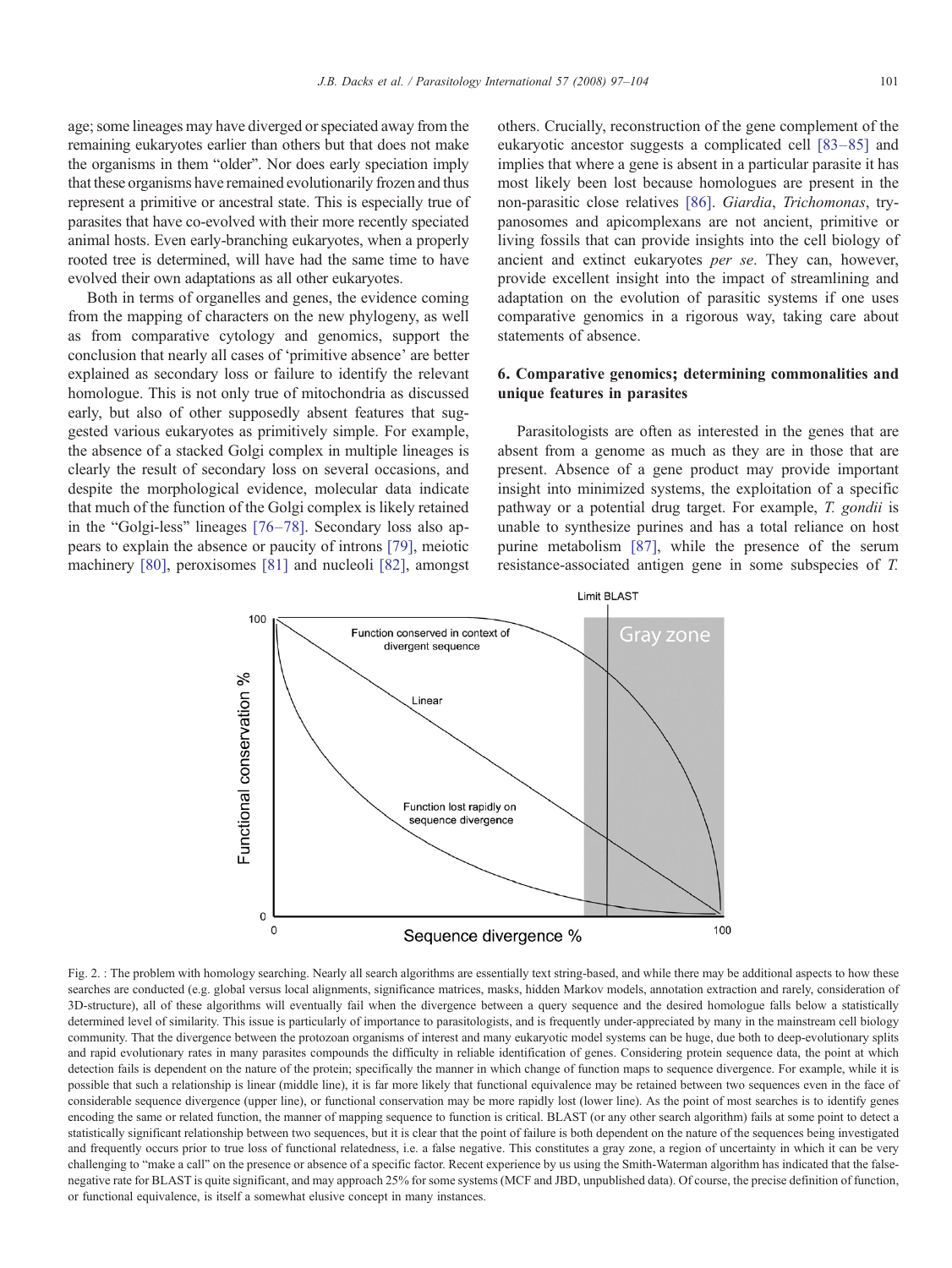<span id="page-5-0"></span>brucei has provided major insights into host range and resistance mechanisms [\[88\].](#page-7-0) Recent efforts have sought to determine whether there are specific genes associated with the distinct clinical manifestations of infection with various Leish-mania species [\[89\]](#page-7-0).

The theoretical ability to predict absence of a genomic component is one of the most powerful advances that genomics has provided. Comparative genomics attempts to predict function, based on identification within genomes of interest of orthologous or paralogous sequence relationships. From this, one should be able to build a comprehensive picture of a parasitic system including what is not present because the genomic sequence, theoretically, is the list of all genes in a genome. Combined with a resolved set of eukaryotic relationships, this allows mapping of the evolution and rise of particular character states. Such analysis is very powerful but there are pitfalls that await the unwary.

In practice, true absence is difficult to determine, and failure to identify a gene of interest may be due to explanations other than the gene not being present in the genome in question. Data limitations (an incomplete genome), BLAST failure or inappropriate choice of query sequence, are possible factors. In fact, few eukaryotic genomes are truly complete, many languishing at the 95–99% coverage level, and for financial and technical reasons are likely never to progress beyond this point. BLAST failure is particularly of concern in parasitology. Often opisthokont genes are used as search queries, since these are frequently the homologues that have been functionally characterized. However, these may be highly dissimilar at the sequence level from parasites within the excavate or chromalveolate supergroups. As BLAST searches for regions of local similarity, this issue is compounded both by divergence and differential rates of sequence evolution [\(Fig. 2\)](#page-4-0). Regardless of the sophistication of a search method (BLAST, Smith-Waterman, structural, HMM, PSI-BLAST, etcetera), at some level homology or orthology becomes impossible to statistically determine with any confidence. A potent example of the dangers of over-interpretation due to absence of data was the suggestion of massive lateral gene transfer (LGT) from prokaryotes into the human genome. The vast majority of LGT candidates were, in fact, present in a wide variety of eukaryotic genomes, but this artifact only became apparent when additional genomic sequences became available [\[90\].](#page-7-0)

What can be done? To find a reliable homologue, certainly more sensitive search methods are powerful. Smith-Waterman [\[91\],](#page-7-0) a more global sequence similarity search algorithm than BLAST, is in our hands able to detect up to 25% additional paralogues in many protistan genomes in searches where BLAST fails (unpublished data). PSI-BLAST can also increase sensitivity but also the possibility for false positives and so must be used with care [\[92\]](#page-7-0). Also, once a reliable homologue has been found in one organism using a functionally characterised query sequence, then that new homologue can be used as the query to search in genomes from the same supergroup. Finally, motif searches and inspection of annotated genes based on the presence of a conserved domain are helpful in establishing valid homology. However, it is critical that a reverse BLAST is carried out back

to a genome which has a functionally characterised homologue to validate the relationship and discriminate between orthology, paralogy and a chance hit that is in fact erroneous. Even better is to use phylogenetic reconstruction to robustly confirm an orthologous relationship in the cases of a paralogous gene family. Ultimately, however, one has to accept that a sequence has simply "not been found". Using this statement, instead of a strong statement of absence, leaves open the possibility that improved algorithms, availability of more closely related genomes, or even additional sequencing, may ultimately uncover a sequence that could not be detected previously.

Absence can still be predicted, with a few caveats. For example, if all components of a complex are missing from a given genome, that is suggestive of legitimate absence. Similarly, if the same component is missing from several members of the same evolutionary grouping, e.g. all components of the TRAPPII tethering complex are missing from the excavates sampled [\[93\],](#page-7-0) then it can be more safely predicted that the gene is legitimately not present. Here again accurately estimating the phylogeny of eukaryotes becomes important.

## 7. Concluding remarks — knowing the enemy

Knowledge of the systematics of parasites is immensely important for parasitologists, and the old rRNA model has served us well. The revision of this tree, as we move into the post-genomic era for many protozoan pathogens, is set to inform both research strategy and precise experimental design. Ongoing efforts in phylogenetics are confidently expected to bring forward further surprises. Comparative genomics is clearly one of the more important emerging tools that parasitologists can use to study and combat disease, but the correct interpretation of these data depends triply on an accurate knowledge of species relationships, on understanding the limitations of the algorithms used to compare gene sequences, and in appreciating the careful and cautious considerations that interpretation of data obtained from these studies requires. Protozoan parasites, as highly divergent organisms, remain a massive challenge to human health, but with a new view of their relationships we are coming to know our enemy perhaps rather better.

#### Acknowledgements

This work was supported by a Wellcome Trust grant to MCF and fellowship support to JBD from the Canadian Institutes of Health Research and the Wellcome Trust, as well as from the Parke Davis Foundation. GW was supported by the John Stanley Gardiner Fund of the University of Cambridge's Zoology Department.

#### References

- [1] Vossbrinck CR, Maddox JV, Friedman S, Debrunner-Vossbrinck BA, Woese CR. Ribosomal RNA sequence suggests Microsporidia are extremely ancient eukaryotes. Nature 1987;326:411–4.
- [2] Leipe DD, Gunderson JH, Nerad TA, Sogin ML. Small subunit ribosomal RNA of Hexamita inflata and the quest for the first branch in the eukaryotic tree. Mol Biochem Parasitol 1993;59:41–8.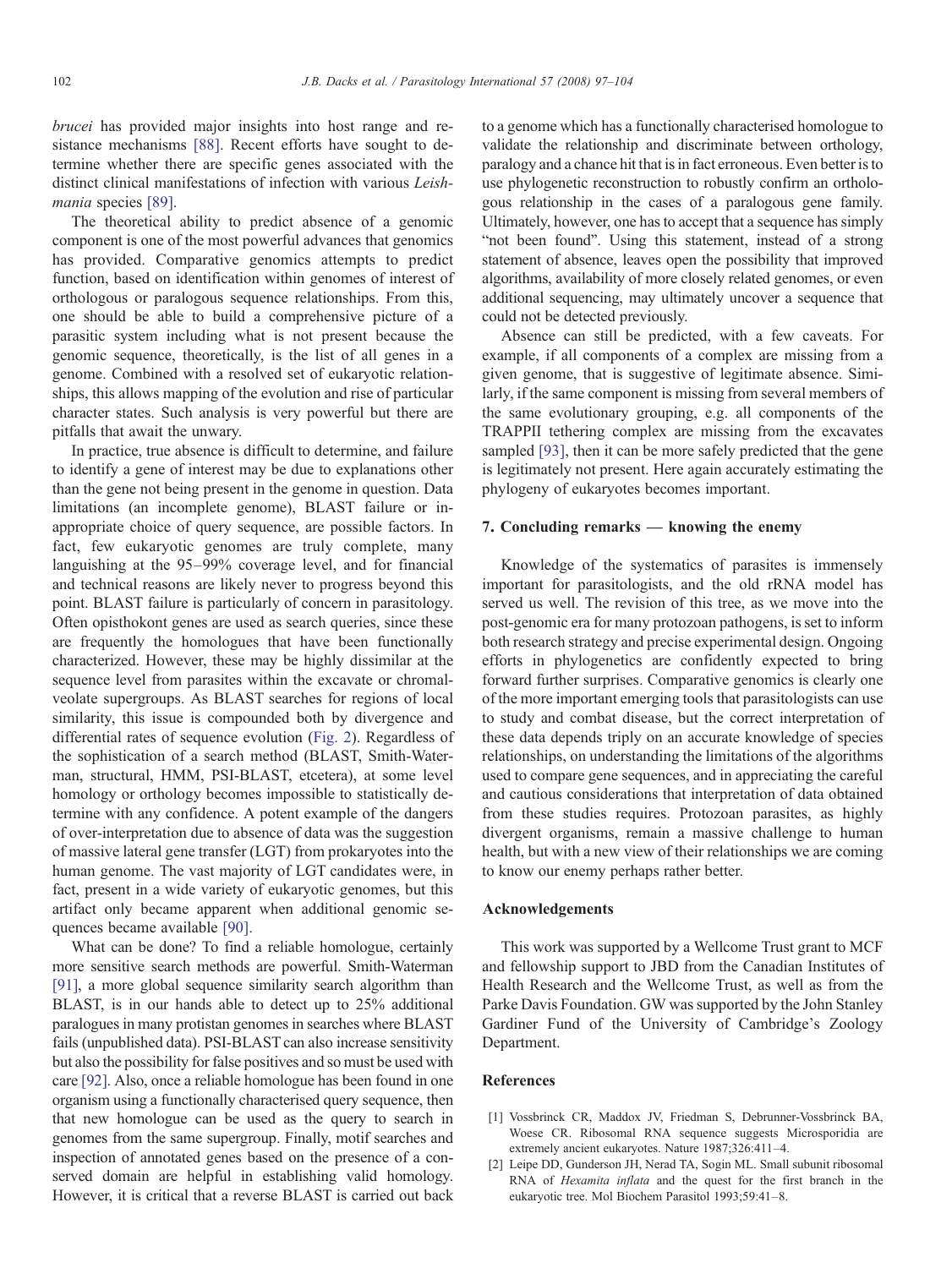- <span id="page-6-0"></span>[3] Hashimoto T, Nakamura Y, Kamaishi T, Nakamura F, Adachi J, Okamoto K, et al. Phylogenetic place of mitochondrion-lacking protozoan, Giardia lamblia, inferred from amino acid sequences of elongation factor 2. Mol Biol Evol 1995;12:782–93.
- [4] Sogin ML. Early evolution and the origin of eukaryotes. Cur Op Gen Dev 1991;1:457–63.
- [5] Margulis L. Origin of eukaryotic cells; evidence and research implications for a theory of the origin and evolution of microbial, plant, and animal cells on the Precambrian earth. New Haven: Yale University Press; 1970.
- [6] Cavalier-Smith T. A 6-kingdom classification and a unified phylogeny. In: Schenk HEA, Schwemmler W, editors. Endocytobiology II. Berlin: Walter de Gruyter; 1983. p. 1027–34.
- [7] Clark CG, Roger AJ. Direct evidence for secondary loss of mitochondria in Entamoeba histolytica. Proc Natl Acad Sci U S A 1995;92:6518–21.
- [8] Bui ET, Bradley PJ, Johnson PJ. A common evolutionary origin for mitochondria and hydrogenosomes. Proc Natl Acad Sci U S A 1996;93: 9651–6.
- [9] Germot A, Philippe H, Le Guyader H. Evidence for the loss of mitochondria in Microsporidia from a mitochondrial-type HSP70 in Nosema locustae. Mol Biochem Parasitol 1997;87:159–68.
- [10] Roger AJ, Svard SG, Tovar J, Clark CG, Smith MW, Gillin FD, et al. A mitochondrial-like chaperonin 60 gene in Giardia lamblia: evidence that diplomonads once harbored an endosymbiont related to the progenitor of mitochondria. Proc Natl Acad Sci U S A 1998;95:229–34.
- [11] Tovar J, Fischer A, Clark CG. The mitosome, a novel organelle related to mitochondria in the amitochondrial parasite Entamoeba histolytica. Mol Microbiol 1999;32:1013–21.
- [12] Tovar J, Leon-Avila G, Sanchez LB, Sutak R, Tachezy J, Van Der Giezen M, et al. Mitochondrial remnant organelles of Giardia function in iron–sulphur protein maturation. Nature 2003;426:172–6.
- [13] van der Giezen M, Tovar J, Clark CG. Mitochondrion-derived organelles in protists and Fungi. Int Rev Cytol 2005;244:175–225.
- [14] Embley TM, Martin W. Eukaryotic evolution, changes and challenges. Nature 2006;440:623–30.
- [15] Silberman JD, Simpson AG, Kulda J, Cepicka I, Hampl V, Johnson PJ, et al. Retortamonad flagellates are closely related to diplomonads — implications for the history of mitochondrial function in eukaryote evolution. Mol Biol Evol 2002;19:777–86.
- [16] Simpson AG, Roger AJ, Silberman JD, Leipe DD, Edgcomb VP, Jermiin LS, et al. Evolutionary history of "early-diverging" eukaryotes: the excavate taxon Carpediemonas is a close relative of Giardia. Mol Biol Evol 2002;19: 1782–91.
- [17] Cavalier-Smith T, Chao EE. Phylogeny of choanozoa, apusozoa, and other protozoa and early eukaryote megaevolution. J Mol Evol 2003;56: 540–63.
- [18] Cavalier-Smith T, Chao EE, Oates B. Molecular phylogeny of Amoebozoa and the evolutionary significance of the unikont Phalansterium. European Journal of Protistology 2004;40:21–48.
- [19] Dacks JB, Silberman JD, Simpson AG, Moriya S, Kudo T, Ohkuma M, et al. Oxymonads are closely related to the excavate taxon Trimastix. Mol Biol Evol 2001;18:1034–44.
- [20] Hendy M, Penny D. A framework for the quantitative study of evolutionary trees. Syst Zool 1989;38:297–309.
- [21] Holland BR, Penny D, Hendy MD. Outgroup misplacement and phylogenetic inaccuracy under a molecular clock — a simulation study. Syst Biol 2003;52:229–38.
- [22] Lockhart PJ, Steel MA, Barbrook AC, Huson DH, Charleston MA, Howe CJ. A covariotide model explains apparent phylogenetic structure of oxygenic photosynthetic lineages. Mol Biol Evol 1998;15:1183–8.
- [23] Yang Z. Among-site variation and its impact on phylogenetic analyses. TREE 1996;11:367–72.
- [24] Lockhart PJ, Larkum AW, Steel M, Waddell PJ, Penny D. Evolution of chlorophyll and bacteriochlorophyll: the problem of invariant sites in sequence analysis. Proc Natl Acad Sci U S A 1996;93:1930–4.
- [25] Philippe H, Lopez P, Brinkmann H, Budin K, Germot A, Laurent J, et al. Early-branching or fast-evolving eukaryotes? An answer based on slowly evolving positions. Proc R Soc Lond B Biol Sci 2000;267:1213–21.
- [26] Philippe H, Germot A. Phylogeny of eukaryotes based on ribosomal RNA: long-branch attraction and models of sequence evolution. Mol Biol Evol 2000;17:830–4.
- [27] Foster PG, Hickey DA. Compositional bias may affect both DNA-based and protein-based phylogenetic reconstructions. J Mol Evol 1999;48: 284–90.
- [28] Lartillot N, Brinkmann H, Philippe H. Suppression of long-branch attraction artefacts in the animal phylogeny using a site-heterogeneous model. BMC Evol Biol 2007;7(Suppl 1):S4.
- [29] Gaut BS, Lewis PO. Success of maximum likelihood phylogeny inference in the four-taxon case. Mol Biol Evol 1995;12:152–62.
- [30] Dacks JB, Marinets A, Doolittle WF, Cavalier-Smith T, Logsdon Jr JM. Analyses of RNA Polymerase II genes from free-living protists: phylogeny, long branch attraction, and the eukaryotic big bang. Mol Biol Evol 2002;19:830–40.
- [31] Philippe H, Adoutte A. The molecular phylogeny of Eukaryota: solid facts and uncertainties. In: Coombs G, et al, editor. Evolutionary relationships among Protozoa. London: Chapman & Hall; 1998. p. 25–56.
- [32] Roger AJ, Sandblom O, Doolittle WF, Philippe H. An evaluation of elongation factor 1 alpha as a phylogenetic marker for eukaryotes. Mol Biol Evol 1999;16:218–33.
- [33] Stiller JW, Hall BJ. Long-branch attraction and the rDNA model of early eukaryotic evolution. Mol Biol Evol 1999;16:1270–9.
- [34] Edlind TD, Li J, Visvesvara GS, Vodkin MH, McLaughlin GL, Katiyar SK. Phylogenetic analysis of beta-tubulin sequences from amitochondrial protozoa. Mol Phylogenet Evol 1996;5:359–67.
- [35] Keeling PJ, Doolittle WF. Alpha-tubulin from early-diverging eukaryotic lineages and the evolution of the tubulin family. Mol Biol Evol 1996;13: 1297–305.
- [36] Hirt RP, Logsdon Jr JM, Healy B, Dorey MW, Doolittle WF, Embley TM. Microsporidia are related to Fungi: evidence from the largest subunit of RNA polymerase II and other proteins. Proc Natl Acad Sci U S A 1999;96: 580–5.
- [37] Keeling PJ. Genomics. Deep questions in the tree of life. Science 2007;317: 1875–6.
- [38] Carlton JM, Hirt RP, Silva JC, Delcher AL, Schatz M, Zhao Q, et al. Draft genome sequence of the sexually transmitted pathogen Trichomonas vaginalis. Science 2007;315:207–12.
- [39] Morrison HG, McArthur AG, Gillin FD, Aley SB, Adam RD, Olsen GJ, et al. Genomic minimalism in the early diverging intestinal parasite Giardia lamblia. Science 2007;317:1921–6.
- [40] Dacks JB, Doolittle WF. Reconstructing/deconstructing the earliest eukaryotes: how comparative genomics can help. Cell 2001;107:419–25.
- [41] Adl SM, Simpson AG, Farmer MA, Andersen RA, Anderson OR, Barta JR, et al. The new higher level classification of eukaryotes with emphasis on the taxonomy of protists. J Eukaryot Microbiol 2005;52:399–451.
- [42] Simpson AG, Roger AJ. The real 'kingdoms' of eukaryotes. Curr Biol 2004;14:R693–6.
- [43] Wainright PO, Patterson DJ, Sogin ML. Monophyletic origin of animals: a shared ancestry with the Fungi. Soc Gen Physiol Ser 1994;49:39–53.
- [44] Baldauf SL, Roger AJ, Wenk-Siefert I, Doolittle WF. A kingdom-level phylogeny of eukaryotes based on combined protein data. Science 2000;290:972–7.
- [45] Rodriguez-Ezpeleta N, Brinkmann H, Burger G, Roger AJ, Gray MW, Philippe H, et al. Toward resolving the eukaryotic tree: the phylogenetic positions of jakobids and cercozoans. Curr Biol 2007;17:1420–5.
- [46] Baldauf SL, Palmer JD. Animals and Fungi are each other's closest relatives: congruent evidence from multiple proteins. Proc Natl Acad Sci U S A 1993;90:11558–62.
- [47] Moreira D, Le Guyader H, Phillippe H. The origin of red algae and the evolution of chloroplasts. Nature 2000;405:69–72.
- [48] Rodriguez-Ezpeleta N, Brinkmann H, Burey SC, Roure B, Burger G, Loffelhardt W, et al. Monophyly of primary photosynthetic eukaryotes: green plants, red algae, and glaucophytes. Curr Biol 2005;15:1325–30.
- [49] Larkum AW, Lockhart PJ, Howe CJ. Shopping for plastids. Trends Plant Sci 2007;12:189–95.
- [50] Nikolaev SI, Berney C, Fahrni JF, Bolivar I, Polet S, Mylnikov AP, et al. The twilight of Heliozoa and rise of Rhizaria, an emerging supergroup of amoeboid eukaryotes. Proc Natl Acad Sci U S A 2004;101:8066–71.
- [51] Hackett JD, Yoon HS, Li S, Reyes-Prieto A, Rummele SE, Bhattacharya D. Phylogenomic analysis supports the monophyly of cryptophytes and